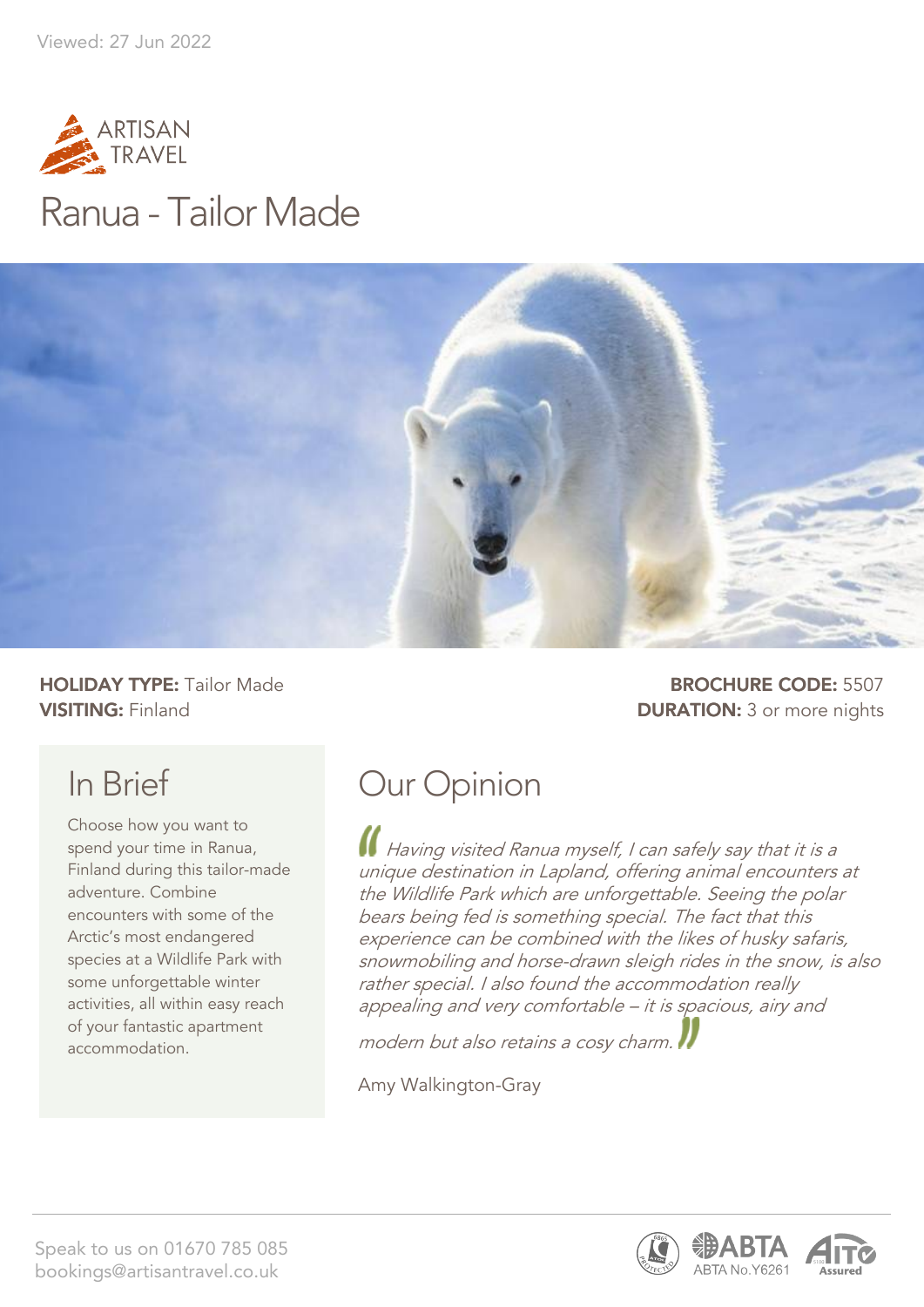

# What's included?

- Flights: either direct from London to Rovaniemi or indirect via Helsinki (depending on departure date). Flight routes are subject to change and indirect flights may require a flight supplement. Please speak to our Travel Experts for further details.
- **Transfers:** return airport transfers between Rovaniemi and Ranua
- Accommodation: minimum of 3 nights apartment accommodation
- Meals: half board (full board upgrade available for a supplement after 10th January)
- **Activities:** choose from our extensive range which is detailed in the 'Activities' section of the holiday page (activities are all priced individually). The order of activities you select is subject to change
- Unlimited access to Ranua Wildlife Park
- Cold weather clothing for the duration of your stay
- Fully qualified wilderness guides and instructors for any activities

# Trip Overview

Ranua offers a tantalising combination of excellent accommodation, a range of exceptional activities and some truly unique opportunities at Ranua Wildlife Park.

Ranua Wildlife Park is the main base for all activities here and it is just a short walk from the accommodation. All of the key winter activity options are possible and as this is a tailor-made holiday option, you can pick and choose from the activities listed in the 'Activities' section of the holiday page. You can snowmobile, dog sled, enjoy reindeer encounters and horse-drawn sleigh rides, try snowshoeing or cross-country skiing all within easy reach of your delightful accommodation. You will also receive unlimited access to the park throughout your stay too.

The main thing, however, which helps Ranua stand out from other destinations, is the Wildlife Park. Home to some of the Arctic's, if not the world's, most endangered animals it is a place that adds a lot of unique experiences to your winter escape. Here you can see wolves, brown bears, wolverine, wild boar, lynx and even polar bears amongst an array of over 50 species that live at the park. The park is dedicated to the conservation of these endangered animals as well as the protection of their natural habitats. The park also takes in a range of injured or orphaned animals to either rehabilitate and

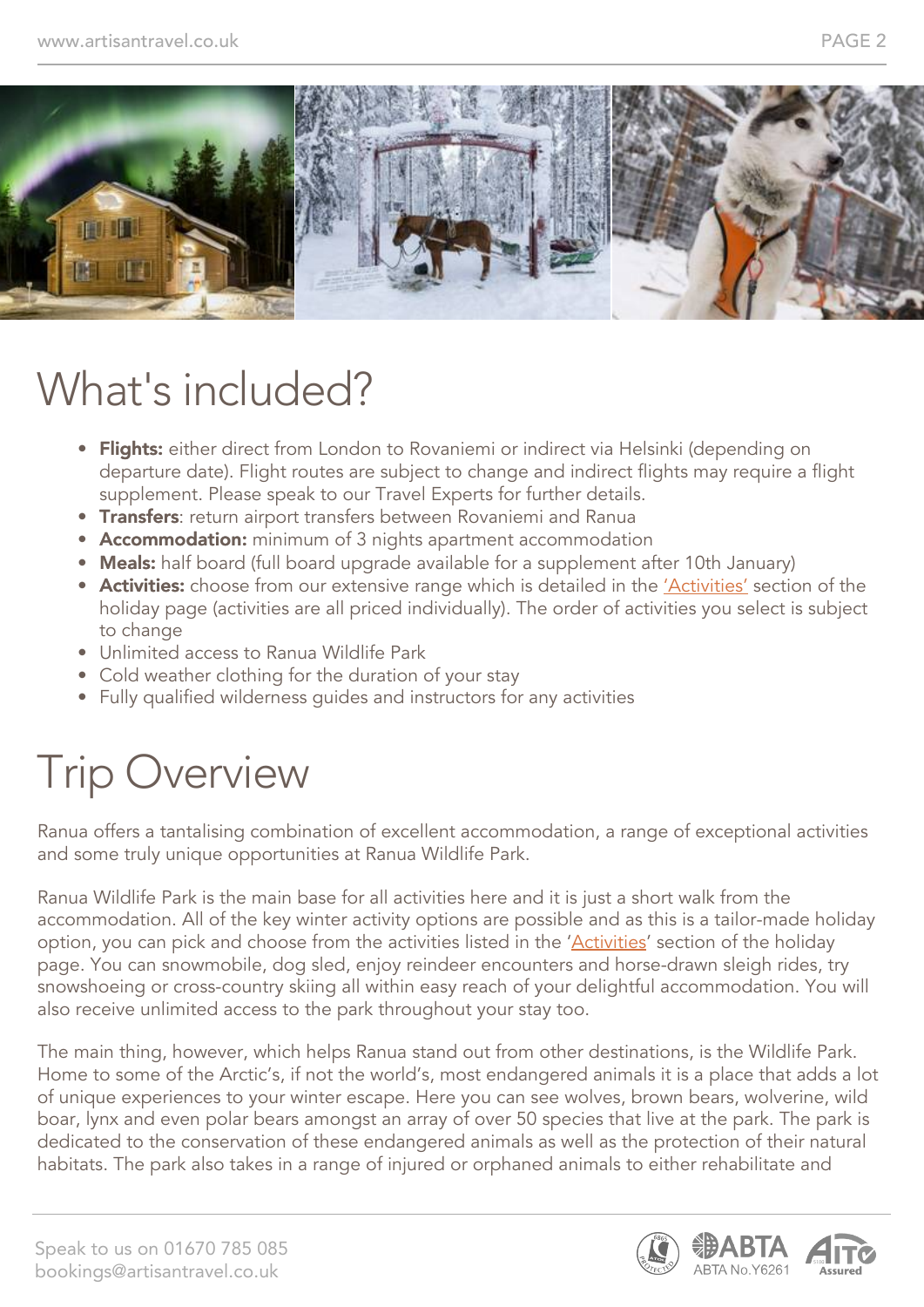release them or care for them if that is not an option.

Ranua is an ideal destination for a tailor-made holiday as there is simply so much on offer. So, whether you are looking for an active holiday or are to take things at a more leisurely pace, there is something for you. The spacious, modern and well-equipped apartments have their own private saunas and are a fabulous base to return to. From December through to 10<sup>th</sup> January, we will not be offering a full board upgrade to include lunch, but guests can arrange and pay for this locally. In our experience, the restaurant can become busy during the festive lunchtimes, with outside visitors to the park, and we have found that most guests prefer to make their own lunch arrangements in their wonderfully equipped apartment kitchens. One free taxi ride to the local supermarket is included in your stay, and reception can arrange this for you either at check-in or the following day, so you can easily stock up on supplies. Breakfast and dinner are included in all our holidays.

This tailor-made holiday is based on a minimum of three nights at Ranua. The package includes return flights from London to Rovaniemi (either direct or via Helsinki) as well as half board accommodation, airport transfers and cold weather clothing for the duration of your stay. You can then add in additional nights and the activities that you would like from the full range listed in the 'activities' section of this holiday page.

Please note: Activity schedules are subject to change. Duration of activity includes transfer times and breaks, and all distances are approximate. Some activities require a minimum number of participants to operate and are subject to availability.

Single snowmobiles: All snowmobile safaris are based on two people sharing. If this is not possible in your party, then you will be paired with someone else taking part in the activity. If you wish to guarantee your own snowmobile you must pay a single snowmobile supplement - please ask our Travel Experts for a quotation.

#### Image credits: Gulo Gulo Holiday Village

# Agenda

Please note the order of activities is subject to change



#### Included Meals: Breakfast, Dinner

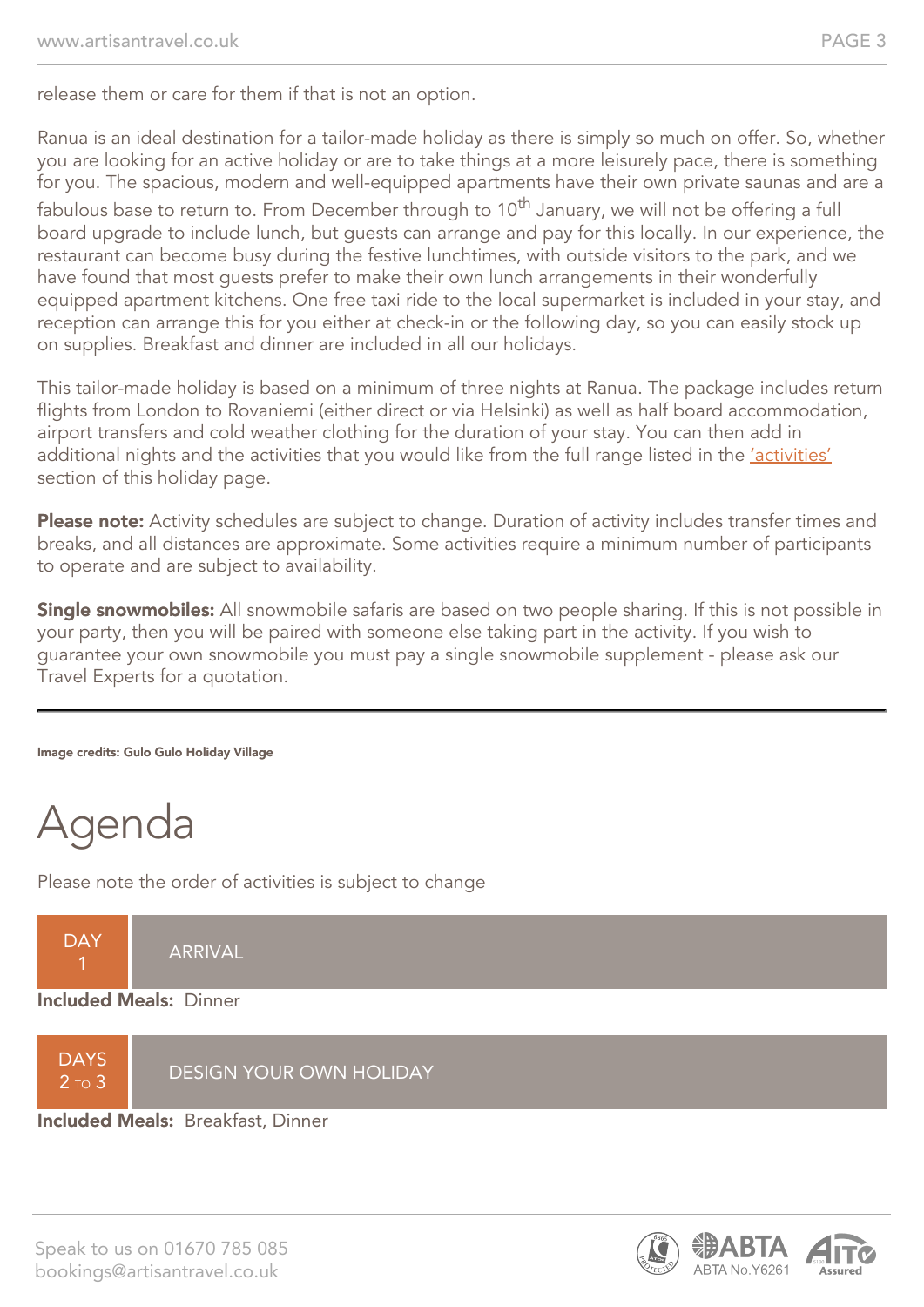

**DEPARTURE** 

Included Meals: Breakfast

## Personalise this tour

#### Our pick



#### Snowmobile safaris

Perhaps one of the most thrilling ways in which to explore Ranua's surrounding wilderness is via snowmobile. Enjoy the landscapes of Lapland as you pass through snowcovered forests and along trails that cut across frozen waterways. Your guide will give you full instructions before departure and a full safety briefing. You will travel two people per snowmobile throughout.

There is a range of durations to choose from:

Approximately 30 minutes - £71 per person

Approximately 1 hour - £94 per person Approximately 2 hours - £116 per person Approximately 4 hours- £157 per person Approximately 6 hours - £201 per person

The distance covered on each safari will vary and will be determined by the group's ability and a snack will be provided during the 4- and 6-hour safari.

Please note: the driver of a snowmobile must be at least 18 years old and hold a valid driving licence. Single driver supplement applies.

**Duration:** various available

#### Other options

ACTIVITIES



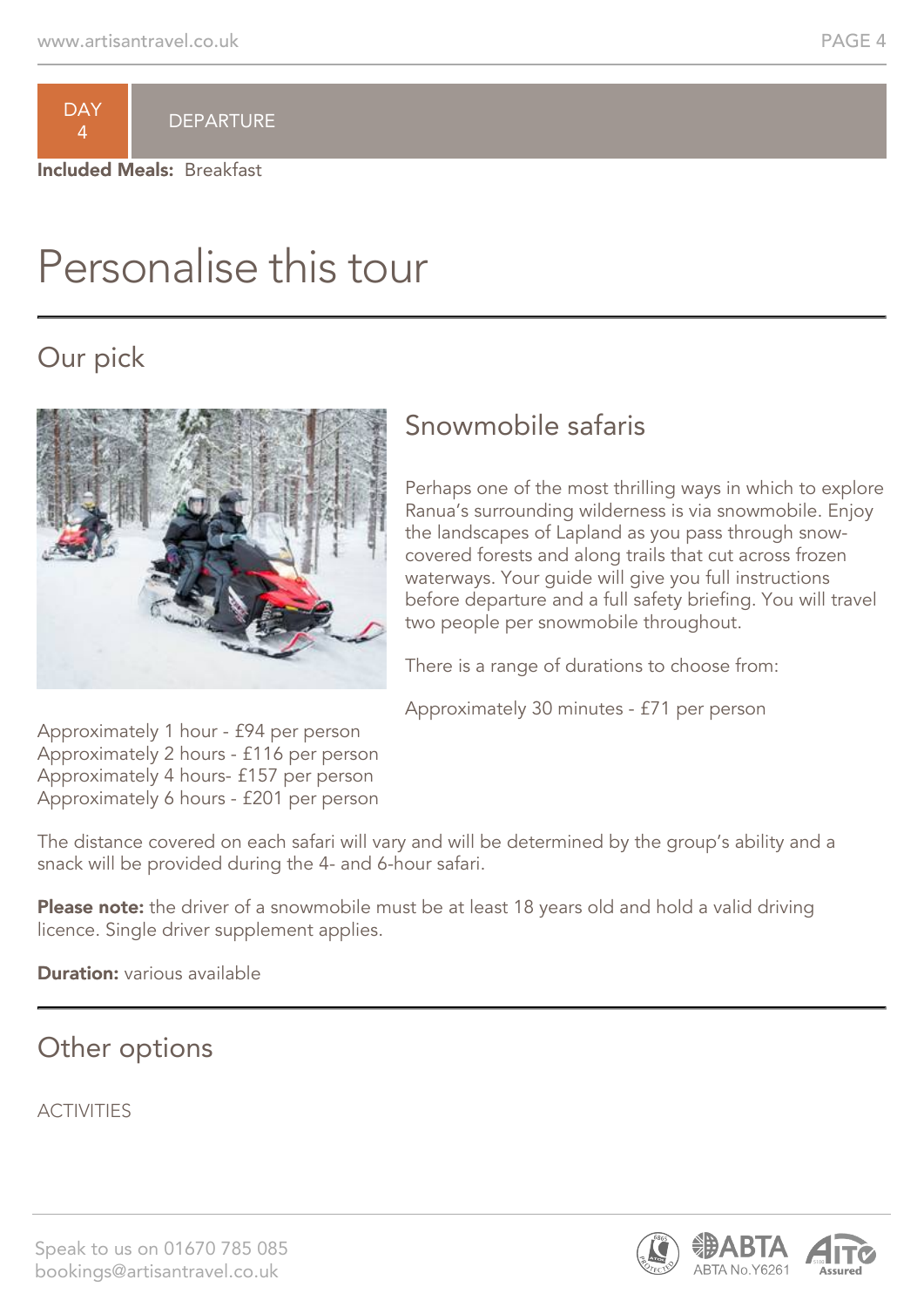

## Husky safaris

One of the most memorable and enchanting ways in which to explore the Arctic is on a husky safari, they provide an unforgettable experience.

The huskies epitomise enthusiasm when you meet them and are always eager for the trail. Full instruction and safety instruction is always provided prior to setting off on the snowy trails, travelling two people per sled. The length of the journey varies from 3km to 45km, depending on your preference and after the tour, you can meet the dogs and take pictures as well as asking any

questions you may have.

Around 3km (approx 15 mins) - £37 per person Around 5km (approx 20-30 mins) - £57 per person Around 50-60 mins - £88 per person Around 1.5 - 2 hours - £117 per person Around 4 - 5.5 hours (35-45km) - £193 per person

#### **Duration:** various available



## Day trip to Rovaniemi

Following breakfast, your minibus will take you directly to Rovaniemi which is approximately one hour away.

Your first stop will be the Santa Claus Village on the Arctic Circle where you can immerse yourself in festive cheer! Here you can enjoy shopping for a wide range of locally crafted souvenirs or simply admire the beautiful festive colours and atmosphere. After lunch at the Santa Claus Village, you will head towards Arktikum, a wonderful local museum exhibiting the unique culture of the Arctic. Alternatively, you can head to the city centre and explore

independently before heading back to Ranua.

**Duration**: approximately 7 Hours in total (transfer 2 hours)

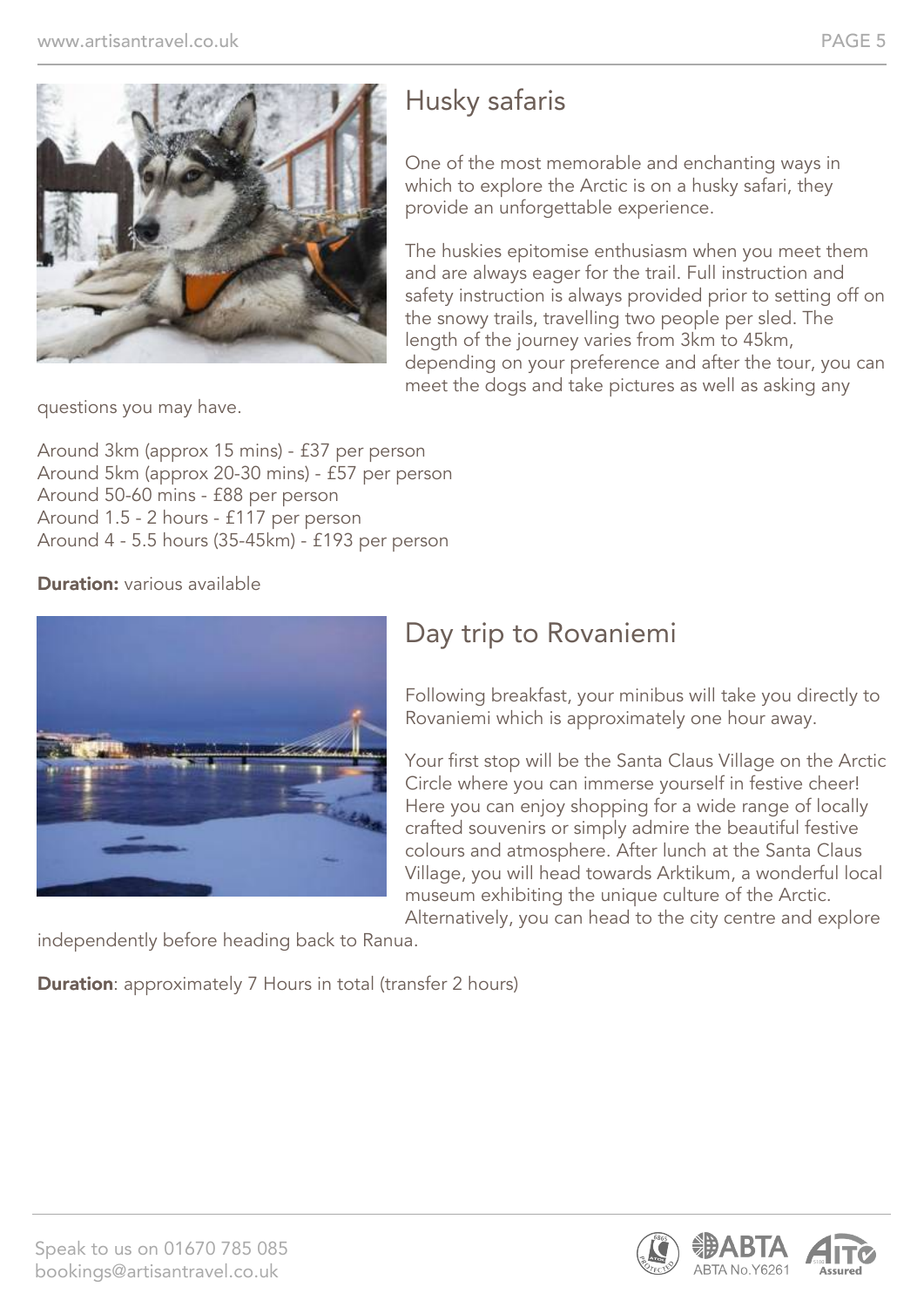

## 3km reindeer sleigh ride

Reindeer-pulled sleighs have been used throughout the centuries in Lapland. Reindeer are ideally suited to their environment and have always been central to the culture and traditions of Lapland. This short journey via reindeerpulled sled leads you out from Ranua and into the snowcovered landscape in a peaceful way.

**Duration:** approximately 40 minutes in total (3km)



## Snowmobile safari to reindeer farm

Following driving instructions from your guide, you will set out to snowmobile towards Laivala, a small and traditional reindeer farm, which is approximately 15km away. Here you will be welcomed by the herder and taken to see their reindeer, before enjoying a short reindeer sled ride (approximately 300 metres).

Back at the farm you will enjoy a hot snack and learn more about the life of the reindeer herders and their long history in this region. The activity will end with a snowmobile trip back to the hotel.

**Duration:** approximately 3 Hours in total

Please note: the driver of a snowmobile must be at least 18 years old and hold a valid driving licence.

You will travel two people per snowmobile. Single driver supplement applies.

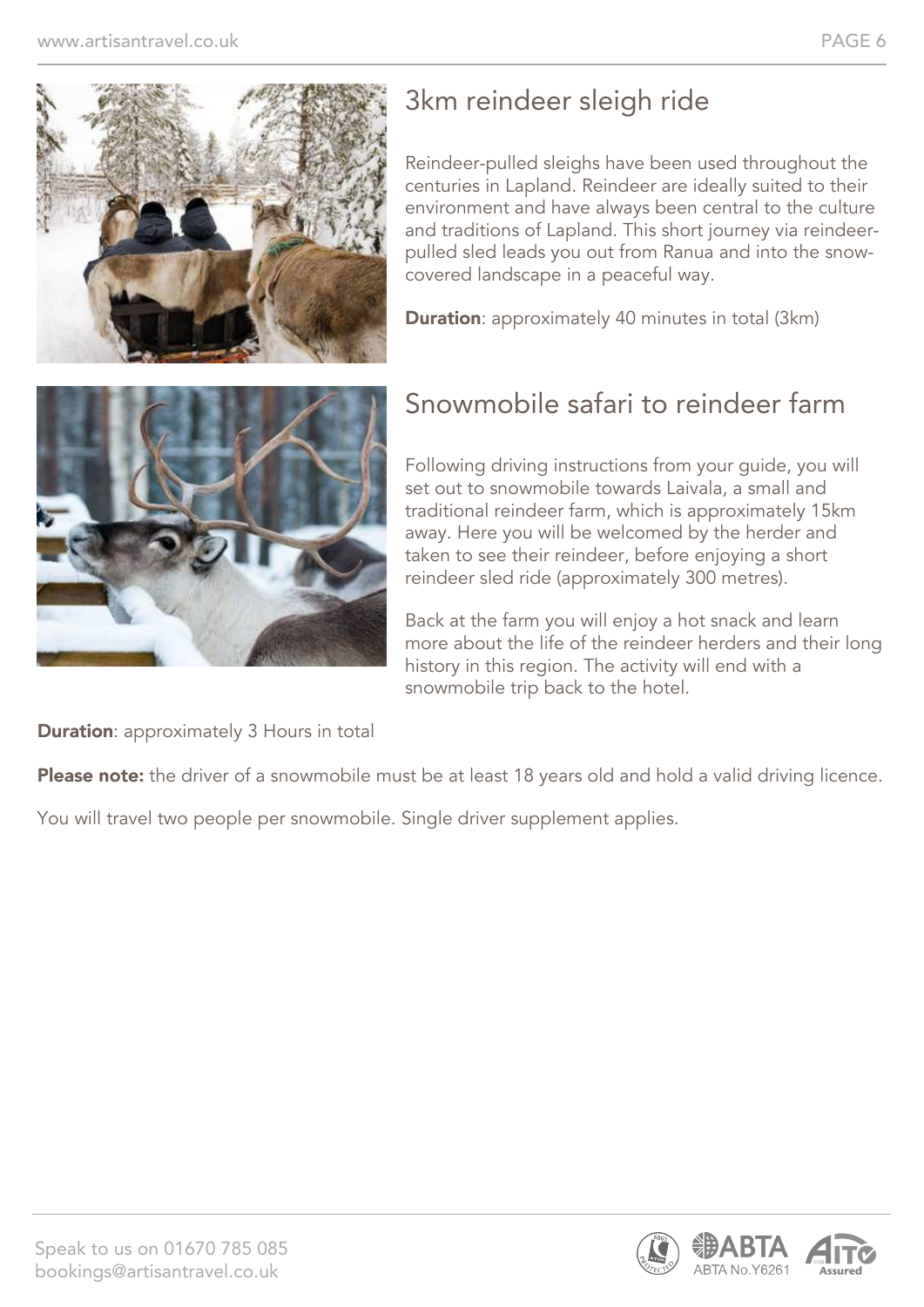

#### Meet the polar bear

The polar bear is a truly majestic animal, synonymous with the Arctic region. The Ranua Wildlife Park offers a unique opportunity to get close and observe these animals in their natural habitat.

Your guide will take you to the polar bear enclosure and you will be able to view him from the other side of the fence. Your guide will give you lots of information about this beautiful animal as you watch from just a few metres away.

**Duration**: Approximately 45 minutes in total



#### Evening snowshoe

Snowshoeing after dark is a fantastic way in which to experience the silence and tranquillity of the wilderness around Ranua. The only sounds are the crunching of the snow, the gentle swaying of the trees and the impromptu scurrying of wildlife. It's magical on a starry night to sit and gaze up at the Arctic firmament and enjoy a hot drink. This region, however, has one extra experience to offer and that is that it is within The Aurora Zone and therefore offers guests the chance to witness the Northern Lights if conditions are favourable.

**Duration**: approximately 2.5 hours in total

Image credit: Antti Pietikainen



#### Wild night safari at the Wildlife Park

The wild night safari will introduce you to those animals that are more nocturnal. As darkness falls, you will make your way into the park with your guide, using headlamps to seek out the gleaming eyes of the animals. Your guide will lead the way to the various enclosures and you'll look out for any activity. There might be a chance to feed some of the animals whilst also gaining insight into how they survive in the Arctic conditions.

After the excursion, you will enjoy a hot berry juice, whilst

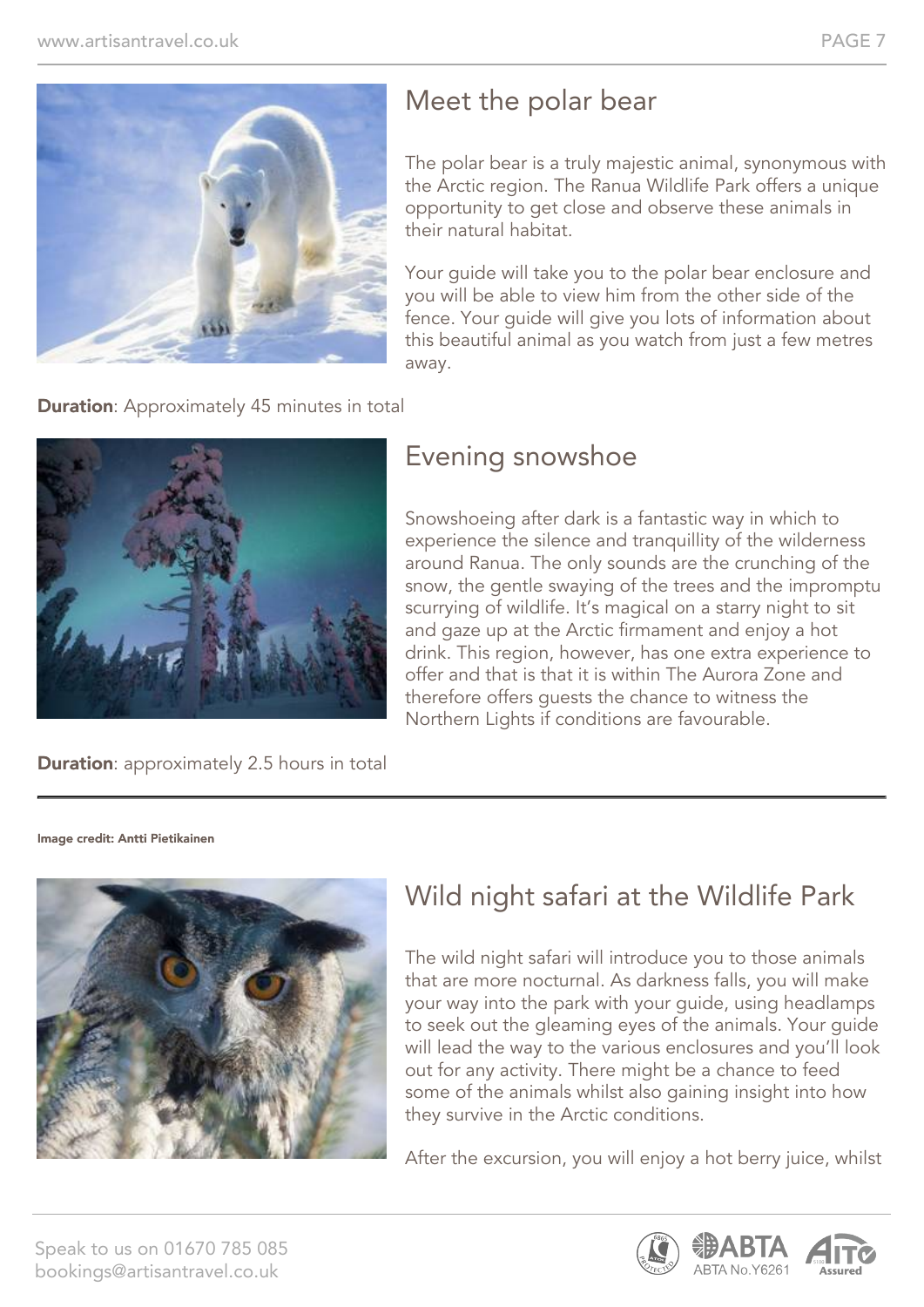chatting about your exciting experiences with the animals.

**Duration**: approximately 3 hours in total



## Cross-country skiing

Cross-country skiing is a hugely popular activity in Finland and the trails criss-cross the countryside pretty much wherever there is snow.

Your guide will give you instruction on how to succeed in cross-country skiing before you head onto the trails to put your skills into practice. The ski tracks begin close to Ranua Wildlife Park and you will cover around 3km in total.

**Duration:** Approximately 2 hours (3km) in total



#### Snowshoeing

Perhaps one of the best ways to enjoy the tranquil, snowcovered forest neighbouring the wildlife park is to strap on a pair of snowshoes and head into the untouched, deep snow, off the beaten track. Your guide will offer lots of interesting information about the local flora and fauna and how they survive in Lapland during the winter months.

**Duration:** approximately 2 hours in total

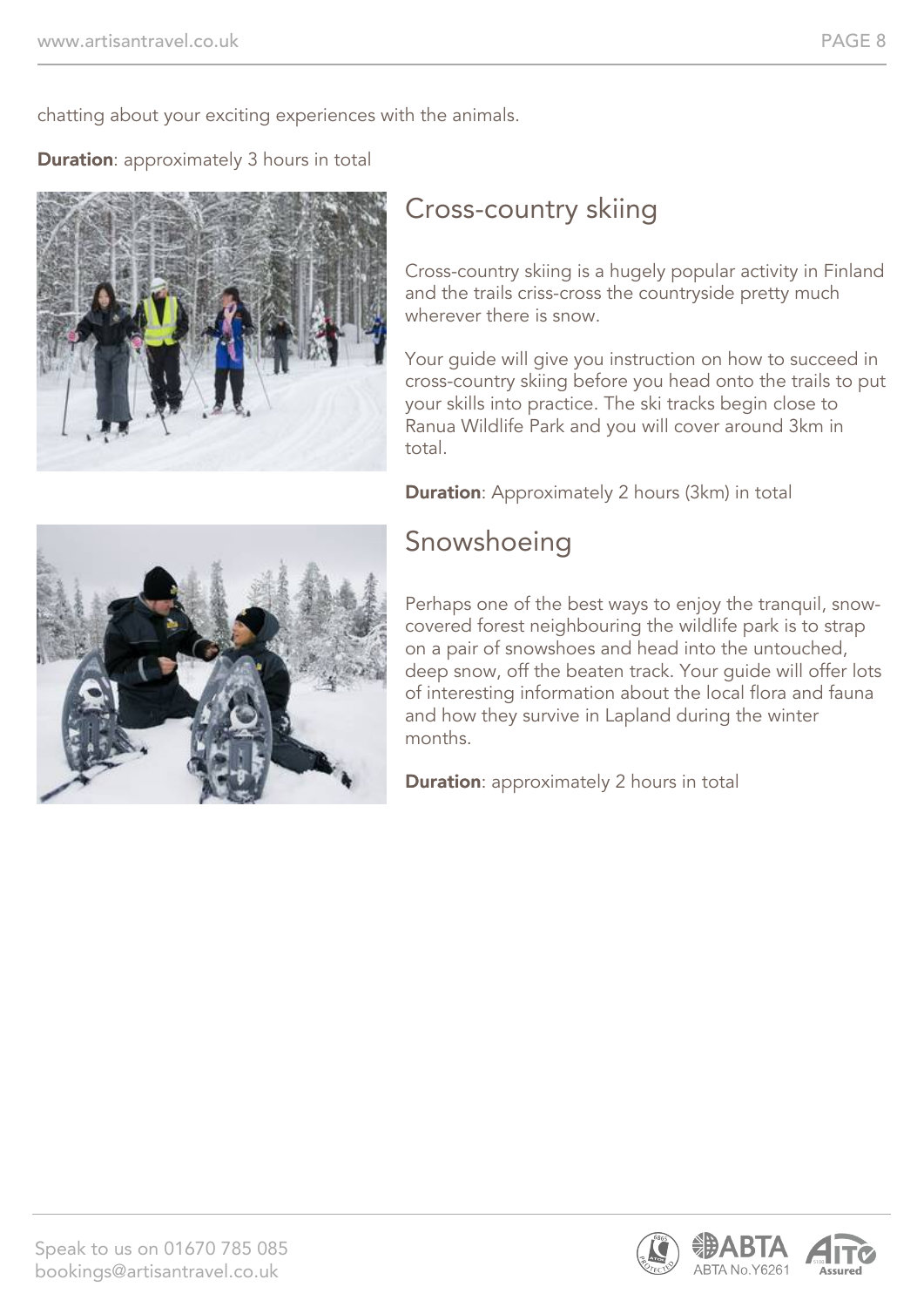

#### Searching for the Aurora Borealis by snowmobile

A snowmobile tour under the night sky is a truly magical experience, particularly when seeking out the Aurora Borealis. Heading out into the darkness, you will explore the wilderness with your guide leading the way along the dark forest trails. There will be breaks to enjoy a hot drink and keep a keen watch on the sky in anticipation of a potential Northern Lights display. The tour will take you deeper into the wilderness, away from the village and any artificial light.

Please note: the driver of a snowmobile must be at least 18 years old and hold a valid driving licence. You will travel two people per snowmobile. Single driver supplement applies.

**Duration:** approximately 3 hours in total

Credit: Gulo Gulo Holiday Village



#### Ice fishing via snowmobile

Ice fishing is a real passion for the locals and during this activity, you can find out what all of the fuss is about. You will enjoy a snowmobile safari (full instruction and a safety briefing will be provided) in order to reach a nearby frozen lake. Upon arrival, your guide will help you drill a hole in the ice and you will lower your line into the dark waters below, trying your hand at this unique form of fishing.

Warm drinks will be served and, if you are lucky enough to land a catch, you can cook it there and then.

**Duration:** Approximately 3 hours (around 30km in total)

**Please note:** the driver of a snowmobile must be at least 18 years old and hold a valid driving licence. You will travel two people per snowmobile. Single driver supplement applies.



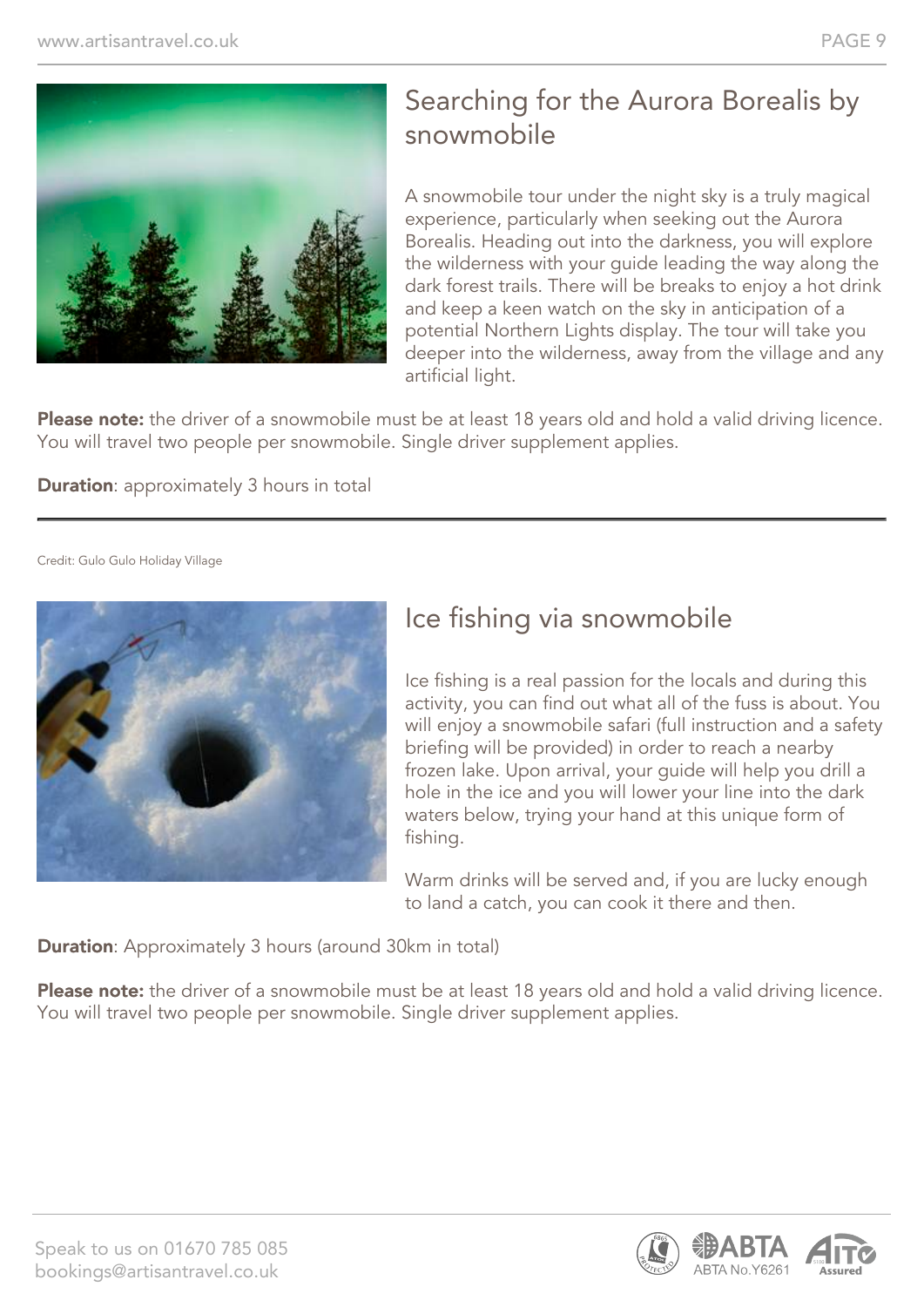

#### Horse sleigh ride with Finnhorse

Meet genuine Finnhorses (the national horse breed of Finland) and enjoy a relaxing sleigh ride amidst the pristine snowy wilderness surrounding Ranua. Your journey will take you through the beautiful forest which resides next to the Wildlife Park and provides a stunning backdrop with snow-covered trees adding to the splendour. Travelling in this way feels a little like being in Narnia!

**Duration**: approximately 45-60 minutes (3.5km) in total



#### Northern Lights safari with Finn horses

Go on the hunt for the Northern Lights during a horsedrawn sleigh ride (6-8 people per sleigh) with Finn horses. You'll be wrapped up warm in your sleigh as you listen to stories about Lapland. Take in the magic of the wintry surroundings at night and if conditions are favourable, the magic will extend into the skies as the Northern Lights make their appearances.

**Duration:** Approximately 2 hours in total

Credit Jari Romppainen

LITTLE EXTRAS

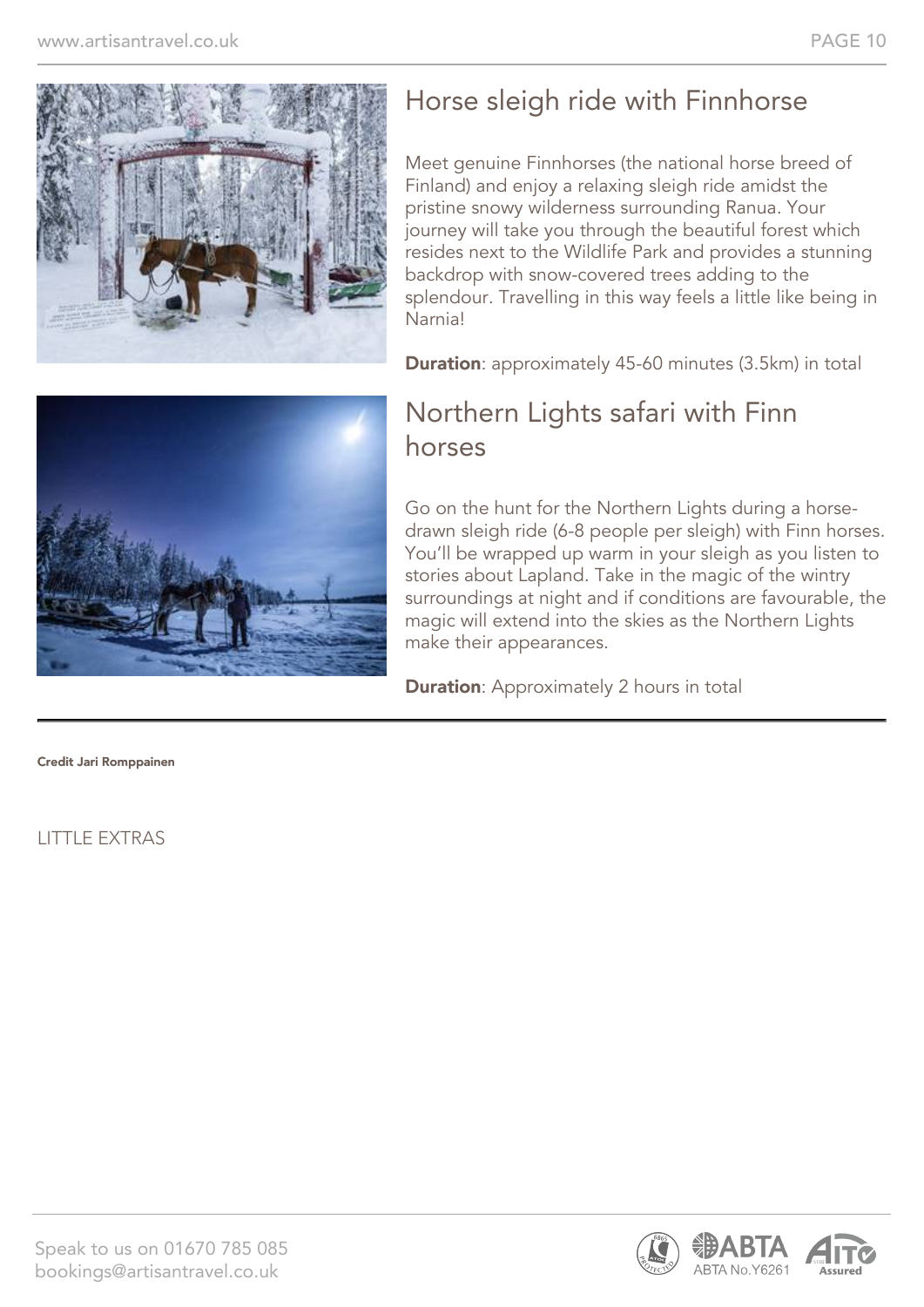

#### Hot tub

After a day adventuring in the Arctic, there's no better way to unwind than in a private hot tub situated right next to your holiday apartment. With the snowy landscape around you and the potential of seeing the Northern Lights above you, relax into your holiday even further with this extra special addition. Hot tubs are bookable per apartment, per evening so once booked, it's all yours for the night. There are only two apartments with a hot tub, therefore, we recommend booking it before you go on your holiday.

#### Price per evening/per apartment:

£175 (Monday - Thursday)

£194 (Friday - Sunday & Public Holidays)

Image Credit: Marko Juntilla

SPECIAL NIGHTS

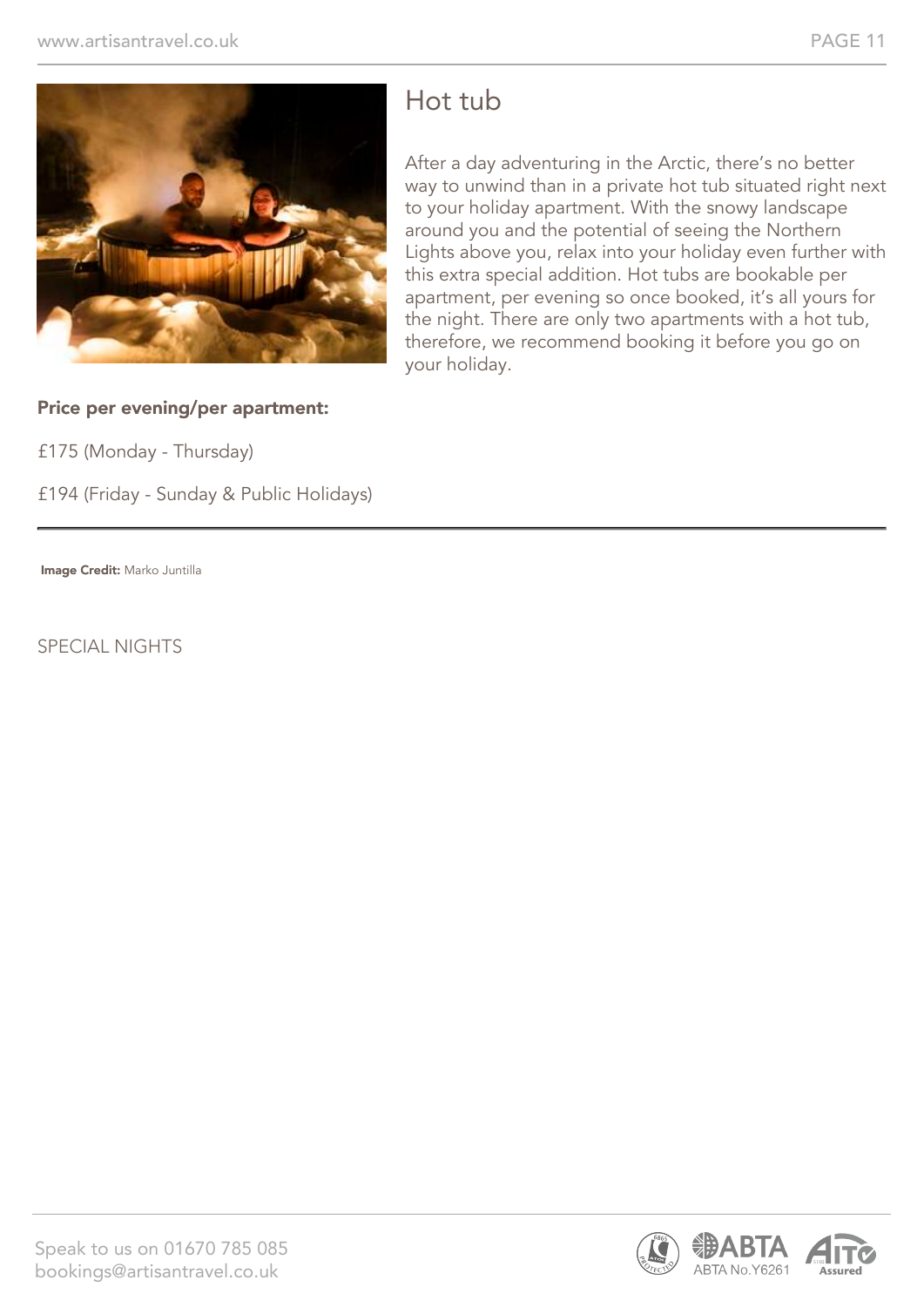

## Arctic Fox Igloo

Add a special touch to your winter holiday in Ranua with a night in a fantastic glass igloo.

Located in an idyllic lakeside setting with very little light pollution and uninterrupted views to the North, the igloos give you the incredible opportunity to hunt for the Northern Lights from your bed.

There are 20 igloos in total (10 twin igloos and 10 family/ lakeside igloos) which are located around 8km from Ranua Wildlife Park.

#### TWIN IGLOOS

The igloos include a twin bed and have a small kitchenette and a bathroom with a private sauna for the ultimate Finnish experience.

#### FAMILY/LAKESIDE IGLOOS

These igloos have the same facilities as the twin igloos but have a double bed and space for two small extra beds for children (4-14 years old) and a lake view. Please note that the maximum occupancy is 2 adults and 2 children (4-14 years old).

Guests will normally be transferred to the igloos after their evening meal at Ranua and will be picked up the following morning in time for breakfast back at the main restaurant. Whilst there is no reception building at the igloo camp, all guests receive a contact number in case of any questions or issues.

Please note that the example price listed is based on guests spending the final night of their holiday in an igloo, and checking out of their apartment accommodation. If guests wish to spend any other night during their stay in a glass igloo, they must retain their apartment accommodation. Our Travel Experts will happily provide you with a quotation.

Image credit: Marko Junttila & Jari Romppainen

# Included Accommodation

Gulo Gulo Holiday Village (Nights: 1-3)



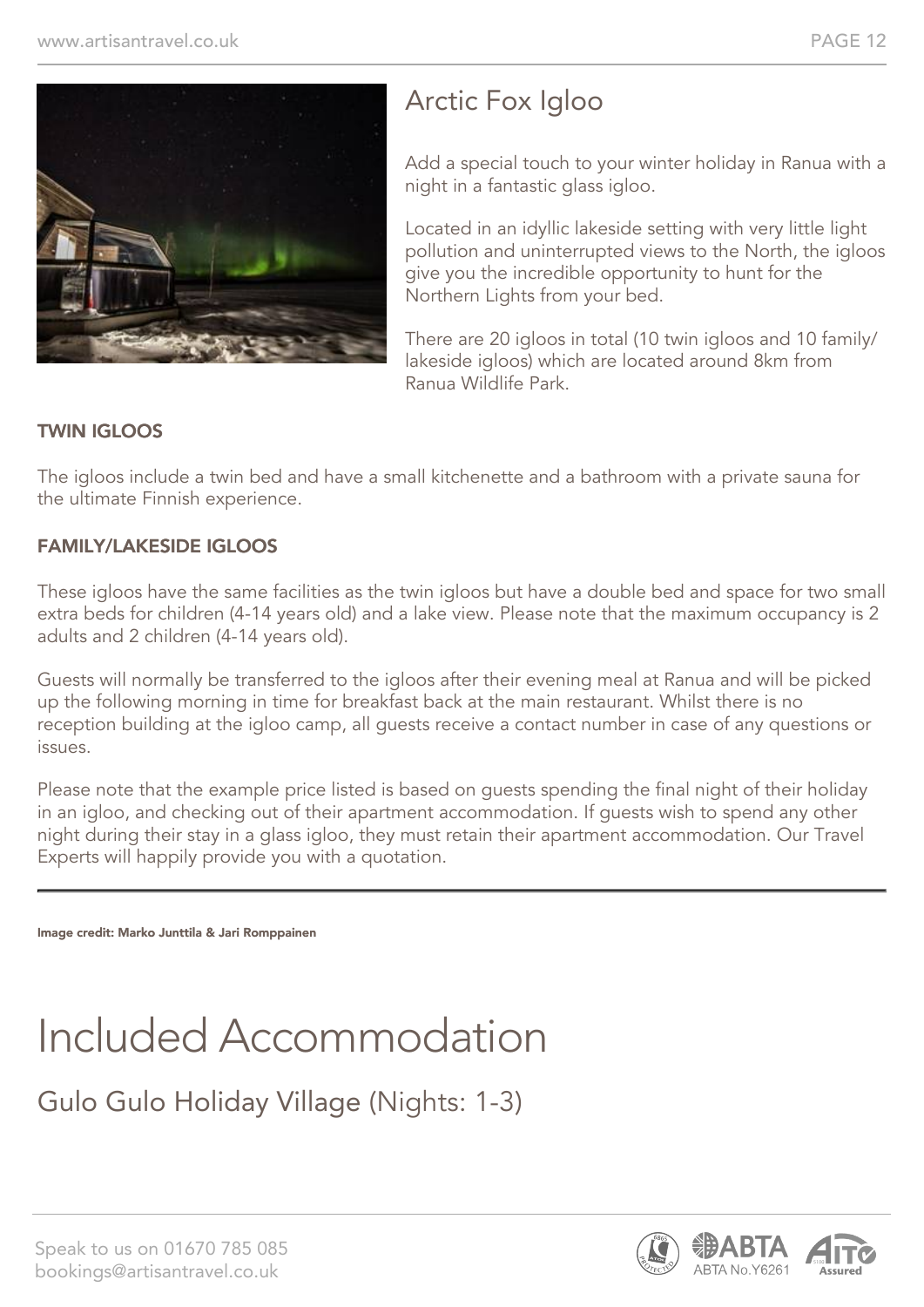

Located around 4km from the small town of Ranua, the Gulo Gulo Holiday Village takes its name from the Latin word for wolverine, and the wildlife theme continues throughout due to the accommodation's proximity to the Ranua Wildlife Park which guests have unlimited access to throughout their stay.

The holiday village offers guests modern, comfortable and wonderfully equipped apartments which are self-contained and very spacious.

The simple, yet convivial restaurant at the wildlife park is where breakfasts and dinners will be served. Breakfasts are a buffet and evening meals consist of both Finnish dishes and more continental dishes, also served in a buffet format. Drinks are available for purchase with meals.

Guests will also be driven once to the local supermarket in order to stock up on any supplies that you may like to have back in the apartments.

#### Room types

#### APARTMENTS

The apartments are modern, spacious, airy and extremely comfortable. In total, there are thirty superior holiday apartments at Gulo Gulo, which are housed within ten semi-detached buildings. All of the buildings back onto the snowy forest and are within easy walking distance of the Wildlife Park and its restaurant (it's just across the road).

The ground floor accommodation comprises an open-plan living room with flat-screen TV, kitchen and dining area. The kitchen is well equipped with a stove, microwave, dishwasher, fridge, coffee maker and kettle (you may want to take your own tea and coffee to enjoy in your apartment, or you can get them at the local supermarket during your trip there).

There is one twin bedroom downstairs as well as the bathroom which includes a shower, toilet and drying cabinet for clothes. There is also a private sauna which is a real treat. The accommodation also offers hairdryers and ironing facilities.

On the first floor, there is a second twin bedroom as well as an open loft area with two smaller extra beds (suitable for children) as well as a shower and toilet. All linen and towels are of course provided.

The apartments have their own decking area which can come in very handy for viewing the local